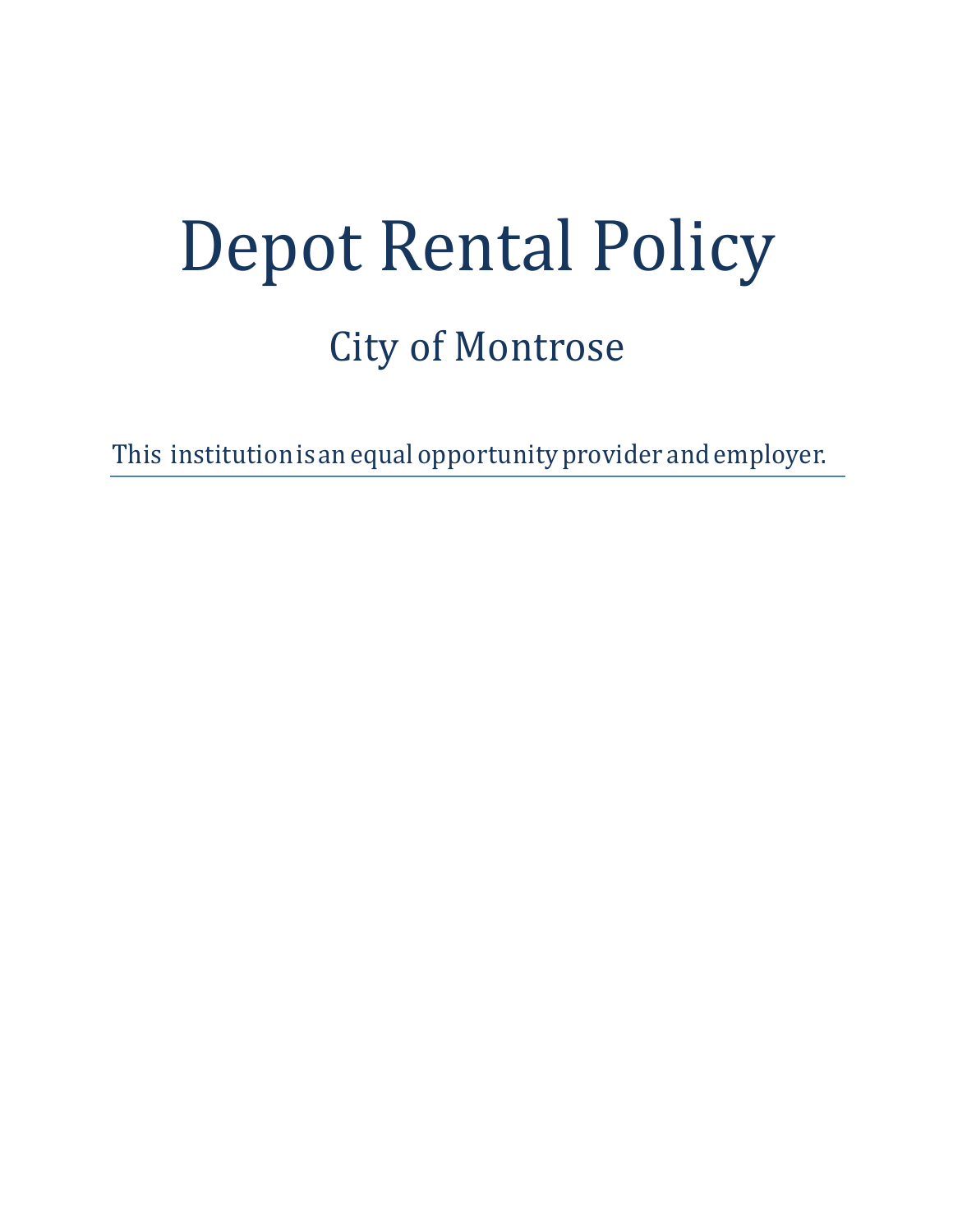## **Section 1 – Introduction**

The City Council has established the following policies and procedures to ensure the safe and efficient use and the equitable availability of The Montrose Depot located at 154 W. State Street.

The intent of this policy is to ensure that the Depot is maintained, used by, and kept available for use by City of Montrose Residents and members of the public at large, without undue restriction or discrimination of any person, entity or organization seeking access too, and use of, facilities offered by the City.

The City reserves the right to modify these policies and procedures and to develop and enforce such additional rules and regulations may be required.

The City of Montrose intends to adopt a schedule of fees for reasonable use of the Depot.

City of Montrose reserves the right to refuse any individual ororganized group.

ADA Compliance; ADA, American Disabilities Act prohibits municipal agencies from supporting organizations that discriminate on the basisof disability.

## **Section 2 – Categories of Users**

*Category1***-** The City Activities of the City of Montrose

#### *Category 2-*

Individuals or organizations upon verification that members/participants are residents of the City of Montrose or taxpayers of property within the city limits. Individuals, organizations, groups and other entities, regardless of the tax/profit status of the entity.

#### *Category 3-*

Non-Profit Organizations Organizations with a non-profit 501(c)(3) status.

#### *Category 4-*

Regular Seasonal Users Civic groups, non-profit events or instructional classes. Candlewalk, Tractor Show, Etc.

## **Section 3 – Depot Reservations**

- All applications will be considered on a first received basis.
- Persons must be 21 years old or older to reserve Depot.
- There shall be a maximum capacity of 45 persons in the Depot at any one time.
- The Depot can be utilized for weddings, receptions, open houses, small events, funeral dinners, and day-before decorating rental, regular seasonal users and meetings. Fee schedule is by resolution from Council.
- Applicant must be made aware of the fact that the flooring of the Depot, inasmuch as it is the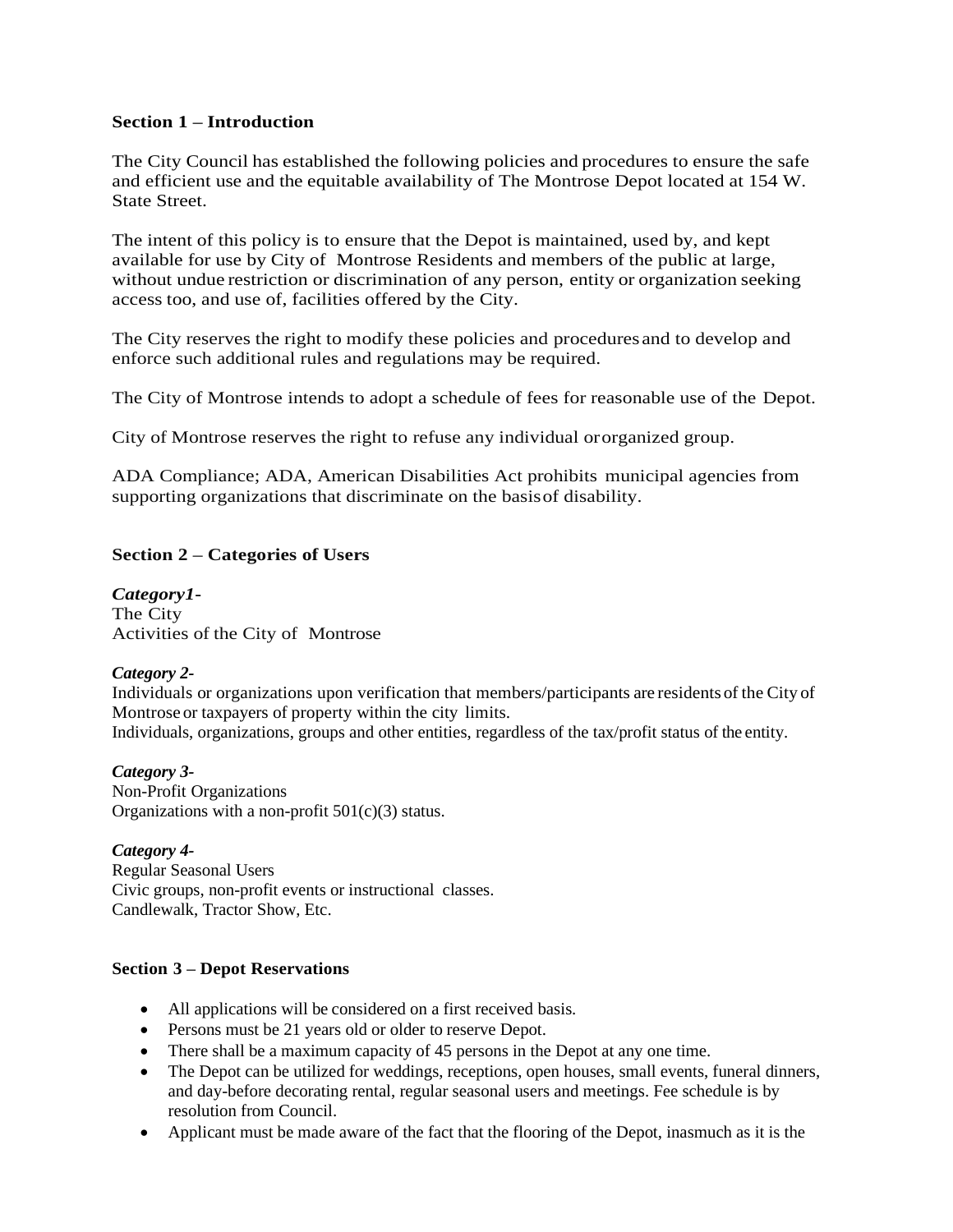original flooring of the building, contains some uneven areas.

- No alcohol is permitted at the Depot.
- No smoking anywhere in the building.
- To reserve your date, a payment of \$65.00 is required when the facility is rented. Payment may be made in cash, check, debit/credit card, or money order.
- A \$50 cash deposit is required when the facility is rented and applies for any group or individual to cover costs for damages incurred during the rental. There is an additional cleaning fee of \$25.00/hr if the facility needs to be cleaned or tables/chairs are required to be moved.
- Decorating on the day before reservation is available upon request
- The key shall be picked on the last City business day prior to rental.
- Cancellations less than ten (10) days prior to the event or activity \$25.00 of the original payment will be retained.
- Deposits shall be refunded to the applicant after the premises have been inspected by the City.

# **Regular Seasonal Users**

- City reserves the right to preempt the use of the Depot with at least a ten-day notice to user.
- Fees are nonrefundable and no credit will be allowed except if City preempts the use of Depot in which case the fee paid for that day shall be applied to future use.
- The Mayor or his/her designee may waive the fee on an individual basis for a single use of the Depot .
- Damages to the premises, building, equipment and grounds caused by the applicant's use shall be reimbursed to the City of Montrose.
- Shall indemnify and hold harmless, the City of Montrose against any and all liability to persons or property brought within the Community Center or upon the property of the City by the Applicant, its members agents or anyone acting on the applicant's behalf.
- No smoking anywhere in the building.

# **Section 4 – Depot Rules**

- Sweep all floors after use, including restroom floors and spills.
- He/she shall use a ladder and shall not use a table or chairs to stand on while decorating Depot.
- The use of nails, pins, staples, thumb tacks and duct (silver) tape is prohibited.
- Glitter and Confetti are not allowed.
- There shall be no music in the Depot after 11:00 p.m.
- Supply his/her dishes, silverware, towels, etc.
- Use Depot kitchen facilities only during your reserved date.
- Clean all restrooms. Extra supplies for the restrooms will be left in the storage closet.
- Remove all tape from tables. All tables and chairs shall be washed and cleaned.
- Fold all chairs used and place the same on the chair closet, which shall be returned to the storage room when full. Set tables and chairs to original configuration.
- Clean refrigerator, sinks and counter tops.
- Remove all trash from the premises, without exception. Trash bags are provided. Place trash in dumpster located at city hall on the east side of the building at 139 S. Saginaw Street.
- Check all doors to make sure they are tightly closed and locked. (All windows are permanently locked.)
- Remove all signs you hang inside or outside the building.
- When departing the premises, bring the Depot key to the city office located at 139 S. Saginaw Street on the next business day.